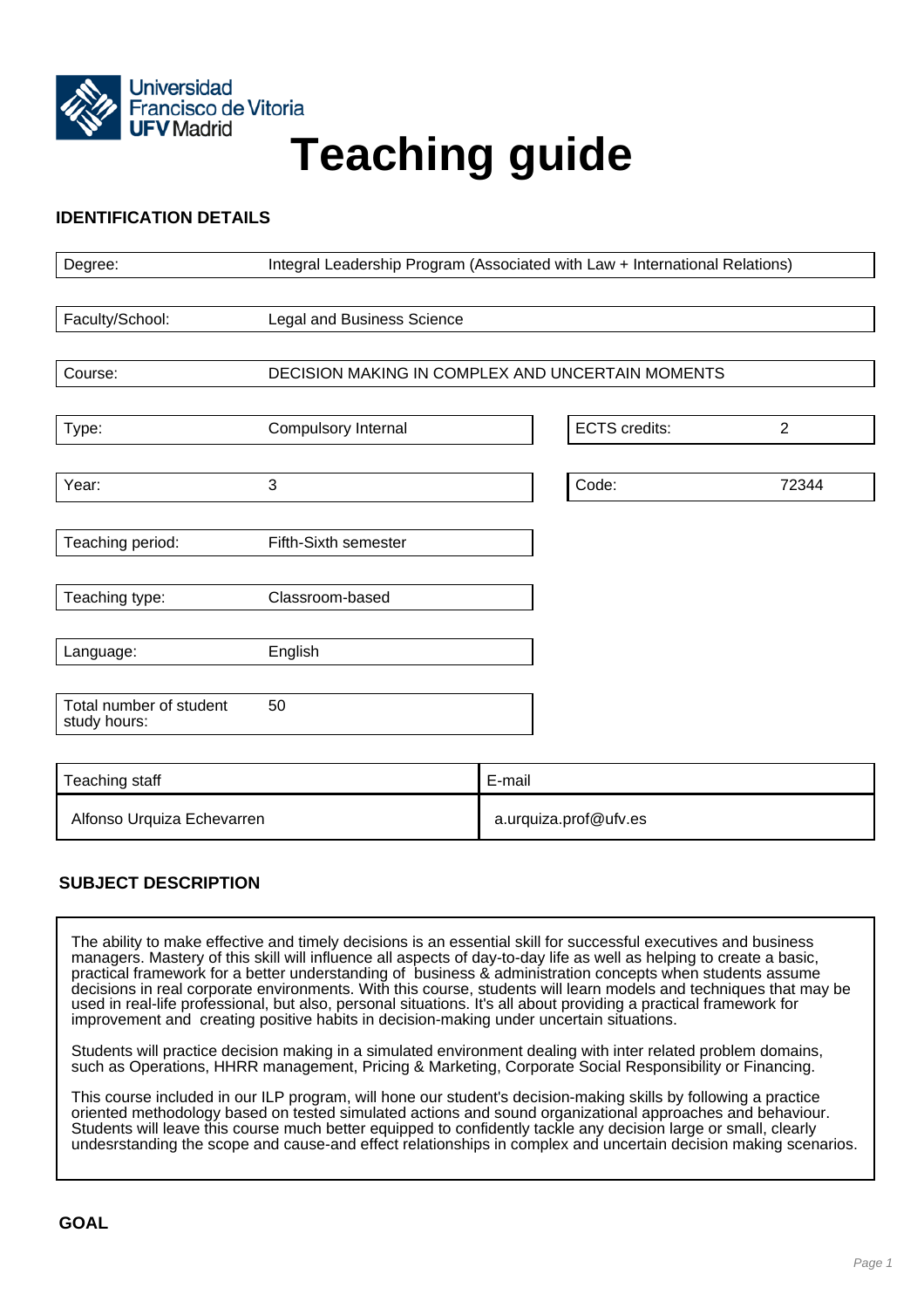The final objective is to ensure that students will be ready to respond decisively and consistently when faced with complex and uncertain situations that require decision making, understanding the setting and the context, using available information with an awareness of the limitations and inter-relationships of decisions in different aspects of the problem.

The specific aims of the subject are:

O1. Improve student's Decision-Making Style for Better Business Performance

O2. Make decisions and manage all aspects of Company's operations

O3. Practicing and experiencing what it takes to develop winning management strategies in a globally competitive marketplace

O4. Consolidate your understanding about Revenue-Costs-Benefits and cause-effect relationships in competitive, business decisions

#### **PRIOR KNOWLEDGE**

Those corresponding to the Corporate Administration, Law and International Relations Management Degrees

#### **COURSE SYLLABUS**

1. Orientation and course preview

Introduction to The Business Strategy Game; assign class members to Company teams; class members to register at www.bsg-online.com. The BSG Player's Guide and simulation mechanics.

2. BSG simulation workshop and debriefing on the results of the first practice decision: Compensation & Training, Production & Distribution, Internet & Wholesale Marketing, Celebrities endorsement, Corporate citizenship and Finances.

3. BSG simulation decision making in rounds 1 to 5. Debriefing on the results of each practice decision rounds. Class discussion of the information presented in the Footwear Industry Report and the Competitive Intelligence Reports showing practice decision outcomes.

4. Review/discuss end-of-simulation Company presentations:planned strategy, results of decisions taken, leasons learned, conclusions.

#### **EDUCATION ACTIVITIES**

#### Lecture:

The teacher will conduct the exposition of the different topics, emphasizing in key concepts and issues. Introduction to The Business Strategy Game using the PowerPoint slides provided; assign class members to company teams; provide company co-managers with Company Registration Codes (required in order for class members to register at www.bsg-online.com). Discuss content and ask all class members to read the Simulation Player's Guide prior to the next class meeting.

As a learning process, the student should actively participate during expositions.

#### Decision making Process:

Students meet in teams (either in the computer lab or in a classroom where each company team has access to a PC/laptop and an Internet connection) to work on their strategy and decisions for all planned practice rounds. Students also meet outside of class to complete their strategy and decisions for the next planned practice rounds if needed.

At each decision round, the class follows a debriefing on the results of decisions. The teacher leads a class discussion of the information presented in the Footwear Industry Report and the Competitive Intelligence Reports showing practice decision outcomes.

Final Presentation:

Final class meeting where all students organized as Company managers of each Company will make a final PowerPoint presentation to the whole class regarding their company's experience during the simulation process, good & bad decisions taken, leasons learned and conclusions.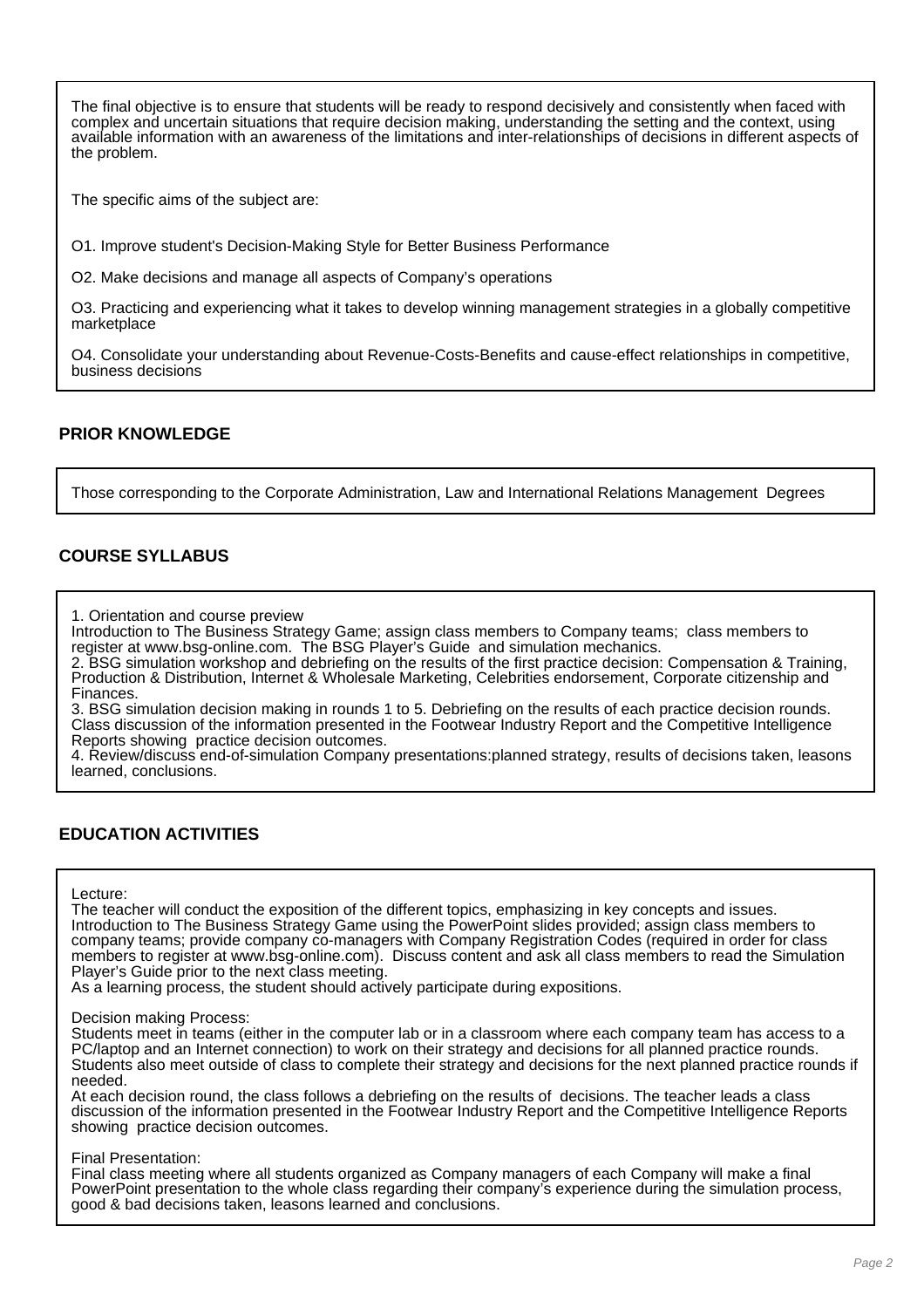#### **DISTRIBUTION OF WORK TIME**

| CLASSROOM-BASED ACTIVITY | INDEPENDENT STUDY/OUT-OF-CLASSROOM<br><b>ACTIVITY</b> |
|--------------------------|-------------------------------------------------------|
| 16<br>hours              | 34<br>hours                                           |
|                          |                                                       |

#### **SKILLS**

Develop abilities and skills to make decisions in conflict scenarios under uncertain conditions.

Develop ability for teamwork planning and executing, assuming leading responsabilities.

Learn to methodically evaluate choices.

#### **LEARNING RESULTS**

Ability to define and implement winning management strategies in a globally competitive marketplace.

Ability to contrast strategies with your competitor's approaches and think strategically when selecting best options to perform better than your rivals.

Avoids common decision-making pitfalls.

Develop understanding about Revenue-Costs-Benefits and cause-effect relationships in business decisions.

#### **LEARNING APPRAISAL SYSTEM**

Student's final evaluation criteria is based on the following elements:

- Individual class attendance & participation, as well as effort during the simulation rounds, according to the BSG log tool recorded data (30%)

- Group Simulation results after all decision rounds. (30%)

- Final Game presentation at the end of all rounds, in which students show their experience along the simulation, lessons learned and conclusions (40%)

(\*) It will be necessary to attend at least 80% of the classes, in order to qualify for these concepts and weigh in the final grade of the course.

For the extraordinary call, students will have to enroll and execute all required decisions in a pre-defined number of decision rounds, using the available on-line Simulation tool and send to the teacher the final Game presentation indicated above, BEFORE the planned exam date.

#### **BIBLIOGRAPHY AND OTHER RESOURCES**

#### **Basic**

The BSG Player's Guide new 2019 Edition, Arthur A. Thompson, Jr. The University of Alabama and Gregory J. Stappenbeck GLO-BUS Software, Inc.